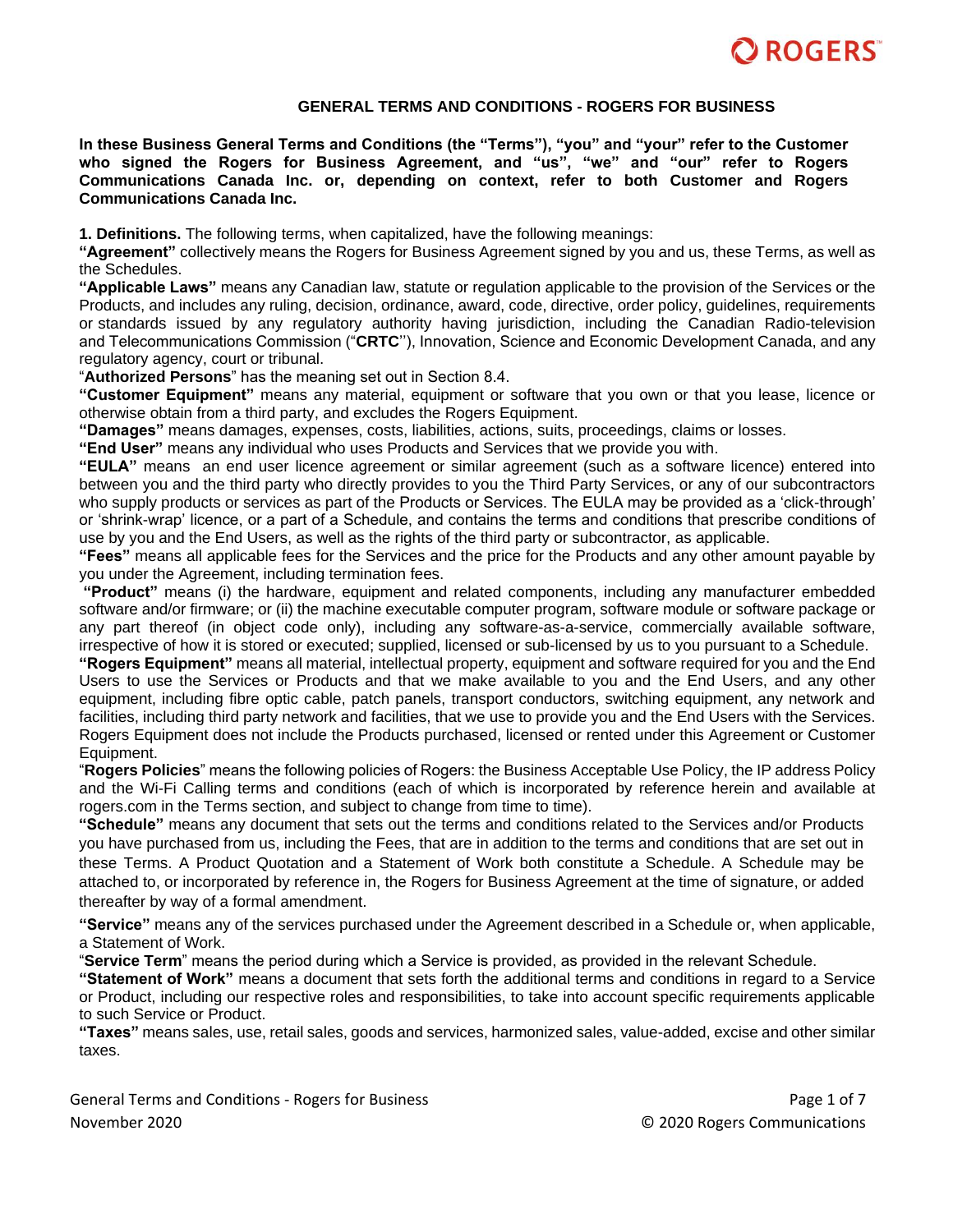"**Third Party Services"** means any services, , software-as-a-service, software, applications, hardware, content, or data query functions not provided directly by us under the Agreement, but that may be accessed or obtained by you through our Services and Products or otherwise.

# **2. Interpretation**.

2.1. Headings. Headings of articles, sections and paragraphs are inserted for convenience of reference only and do not affect construction or interpretation of theAgreement.

2.2. Extended Meanings. Except where the context otherwise indicates, words importing the singular only include the plural, and vice versa, and words importing gender include all gender. The term "including" means "including without limitation".

2.3. Order of Precedence. If there is any conflict between the provisions of the Terms and those of the Rogers for Business Agreement and any Schedule, the provisions of the Terms govern unless otherwise expressly provided for in writing in the Rogers for Business Agreement or the applicable Schedule.

2.4. Severability. Any provision of the Agreement that may become unenforceable is considered separate and severable from the remaining provisions of the Agreement, which remaining provisions remain in force.

2.5. Governing laws. The Agreement is governed by the laws in force in the province where you have your business address, as indicated in the Rogers for Business Agreement, and the laws of Canada applicable therein, and is subject to the exclusive jurisdiction of the courts of such province. If the business address indicated in the Rogers for Business Agreement is located outside of Canada, the Agreement is governed by the laws of Ontario, and the laws of Canada applicable therein, and is subject to the exclusive jurisdiction of the courts of Ontario. We both waive trial by jury.

2.6. Arbitration. Any claim, dispute or controversy (whether in contract or tort, pursuant to statute or regulation, or otherwise) arising out of or relating to this Agreement (each a "**Dispute**") is settled by final and binding arbitration to the exclusion of the courts. Arbitration is conducted only on an individual basis and not in a class or representative action or as a member in a class, consolidated or representative action. We each pay half of all reasonable costs associated with that arbitration. You must notify us of a Dispute in writing at: [legal.notices@rci.rogers.com. A](mailto:legal.notices@rci.rogers.com)rbitration is conducted by one arbitrator and is governed by the applicable governing laws referred to in section 2.5.

2.7. Language. Where the Agreement is governed by the laws of Québec, you have required that the Agreement and all ancillary documents or notices be drawn up in English. *Si l'entente est soumise aux lois du Québec, vous avez requis que l'entente et tous les documents ou avis y étant associés soient rédigés en anglais*.

# **3. Services and Products**

3.1. Applicable Terms. We provide you with the Services and Products on the conditions set forth in these Terms and in any Schedule.

3.2. Use of Subcontractors for Services. We may use subcontractors or agents to perform the Services, but we are not relieved of our obligations by doing so.

3.3. Software Terms. By installing or using Products, your use and the use by any End Users are governed by the applicable EULA.

3.4. Change to Services. We may, from time to time, substitute a Service or with an alternative service or technology as long as it provides similar functionality as the Service. The definition of "Service" includes such alternative service or technology. We are not responsible if any change in a Service affects the performance of equipment, hardware or software other than the Rogers Equipment or cause it to become obsolete or require modification. We will provide you with at least 60 days' prior notice of any material change to a Service.

3.5. Suspension of Services. We may suspend all or part of the Services or access to the Servicesimmediately: (i) if you fail to pay us any amount by the due date pursuant to this Agreement or any other agreement with Rogers; (ii) to prevent any actual or potential adverse impact to the Rogers Equipment; (iii) if we reasonably suspect or determine that you or the End Users do not comply with the obligations set out in the Agreement and such noncompliance may adversely impact the Rogers Equipment; (iv) to maintain, repair, improve or ensure the proper operation of the Services or the Rogers Equipment; or (v) to comply with Applicable Laws. We generally keep suspensions to a minimum and give you prior notice of such suspensions where reasonably practicable.

3.6. Third Party Services. This section does not apply to the Products and Services we directly sell to you under the Agreement. You take responsibility for any Third-Party Services, including those for which, for your convenience, we include on your invoice. We are not responsible for the provision of Third-Party Services or to correct or fix any problems or errors relating to or caused by the installation, configuration, modification or use of any Third-Party Services or any components thereof.

General Terms and Conditions - Rogers for Business **Page 2 of 7** and 2 of 7

November 2020 © 2020 Rogers Communications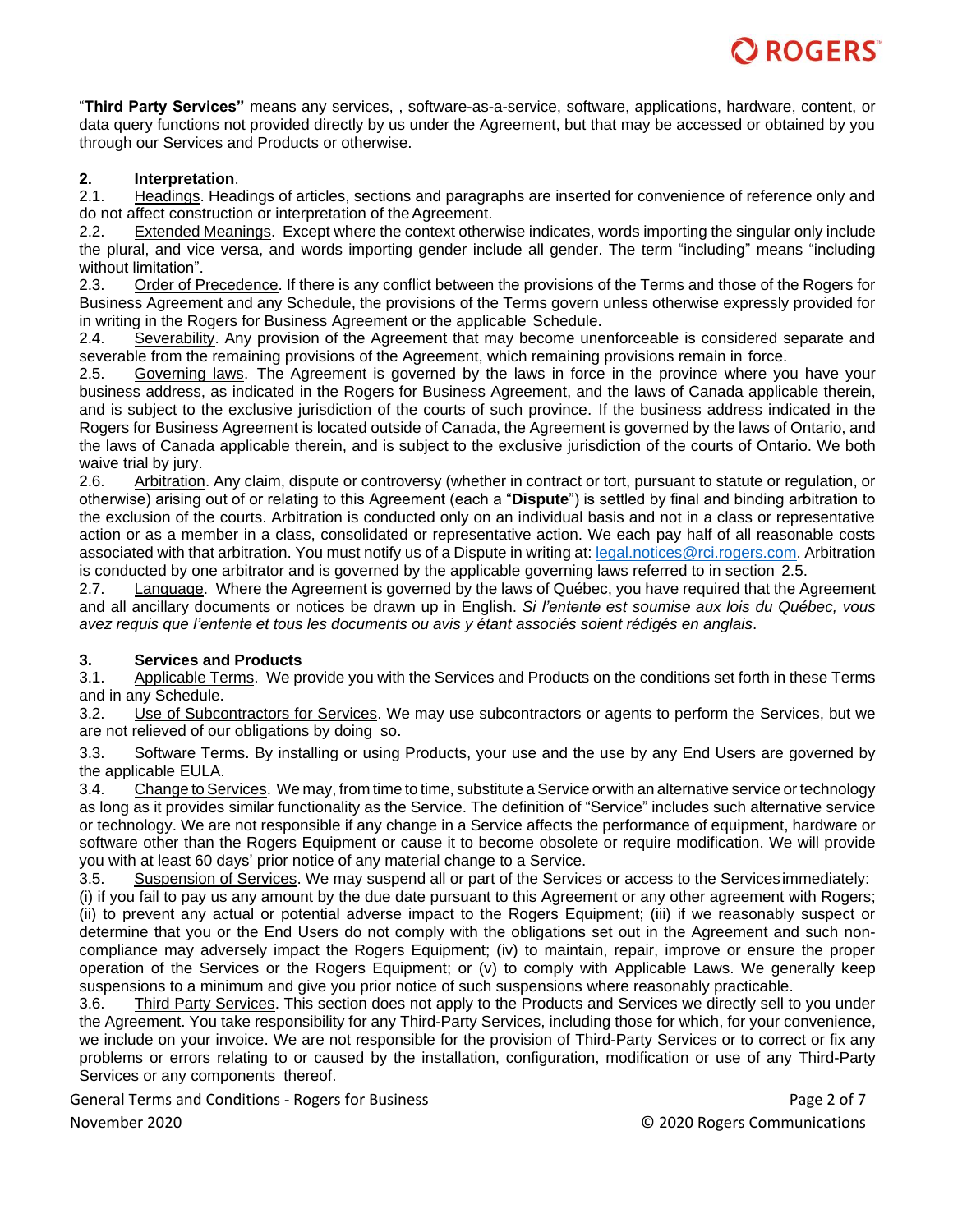3.7. Service Monitoring. We have no obligation, but have the right at any time, to monitor use of the Services as necessary to comply with Applicable Laws or investigate any information, data, files, pictures or content in any form, as necessary to operate the Services or to protect our rights or property, or those of others.

3.8. Content. You understand that there is some content accessible through the Services that may be offensive to you or the End Users, or that may not be in compliance with Applicable Laws. You acknowledge that we are not responsible for, and do not own or have any control over the availability, accuracy or any other aspect of any third party content in any form or any type accessible or that may be made available to or by you or the End Users through the use of the Services.

3.9. Security Measures Accountability. We make no promise that the use of the Services by you or the End Users is entirely secure and private as it may be possible for third parties to monitor communications or access your data while you or the End Users use the Services. You assume full responsibility for the establishment of appropriate security measures to control access to your equipment and to the information that you or the End Users transmit. In addition, you are solely responsible for taking the necessary precautions to protect your premises, networks and systems, and all software, data and files stored on or otherwise forming part of your networks and systems, against unauthorized access by your employees or any third party, and that such responsibility includes protection against unauthorized access through the Services. We are not liable for any Damages whatsoever relating to your failure to take appropriate precautions as set forth above**.**

# **4. Fees**

4.1. Payment Terms. Payment in full of Fees and applicable Taxes for Services and Products, including Services and Products we may have provided prior to the execution of the Agreement or any amendment thereto, is due within the period set forth in the relevant Schedule, without any right to withhold, set-off or deduct. If we install Products in British Columbia that are considered under Applicable Laws to be affixed to real property, you agree under section 80 of the *Provincial Sales Tax Act* of British Columbia to be liable for and pay any provincial sales tax on such Products as invoiced by us. If you are legally authorized to purchase Services or Products free of Taxes, you must provide us with satisfactory evidence of such authorization. Fees and Taxes not paid within the prescribed period are subject to a late payment charge at the rate specified in the invoice, which rate may vary from time to time, calculated daily from the invoice date and compounded monthly.

4.2. Build Costs. If installation and deployment of a Service results in additional build costs not already covered by the Fees, including trenching, building access, building diverse routes, or upgrading access capacity, you are liable to pay such costs. We will quote such additional costs to you and we will not proceed with the required build unless you have approved our quote. If you do not approve the quote, you may, as your sole remedy, terminate Service at the site requiring the additional build costs without incurring termination fees.

4.3. Modification to Fees. Unless as expressly set forth in a Schedule, we will not increase the Fees for a Service during the initial Service Term. Notwithstanding the foregoing, (i) if the Services are provided on a month-to-month Service/Line term, we may modify the Fees by providing you with at least 60 days advance written notice of the change; or (ii) if our costs of providing Services or Products increases as a result of any change to Applicable Laws, then we may amend the applicable Schedule to increase the Fees to reflect such increased costs.

4.4. Disputed Charges. You have 90 days after the date of the applicable invoice to dispute in good faith any amount showing therein by sending us a written notice with the details of the dispute.

4.5. Credit Assessment and Deposits. We may assess your credit worthiness from time to time as reasonably required to assess our risk. Each credit assessment may result in the imposition of a credit limit on your account (details of which are available on request). You authorize us to obtain information about your credit history nd acknowledge that we may provide information to credit bureaus about your credit experience with us. If at any time a credit review reveals you as non-creditworthy, we may require you to provide us with a deposit or require a change to payment terms. If you fail to provide us with such a deposit or fail to honour revised payment terms, we may either suspend or terminate any or all of the Services or the Agreement in its entirety on 10 days' notice. Any deposit is a security for the performance of your obligations under the Agreement and does not bear interest.

# **5. Service Term**

5.1 Service Term. The Service Term associated with a Service is set forth in the relevant Schedule (the "**Service Term**").

5.2 Renewal. Each Schedule includes the terms and conditions upon which the initial Service Term may be renewed or extended, including the applicable Fees. If a Schedule does not contain renewal terms and conditions, then, upon the expiration of the then applicable Service Term, the Service is automatically renewed on the same

General Terms and Conditions - Rogers for Business **Page 1 and 2008** Page 3 of 7 November 2020 © 2020 Rogers Communications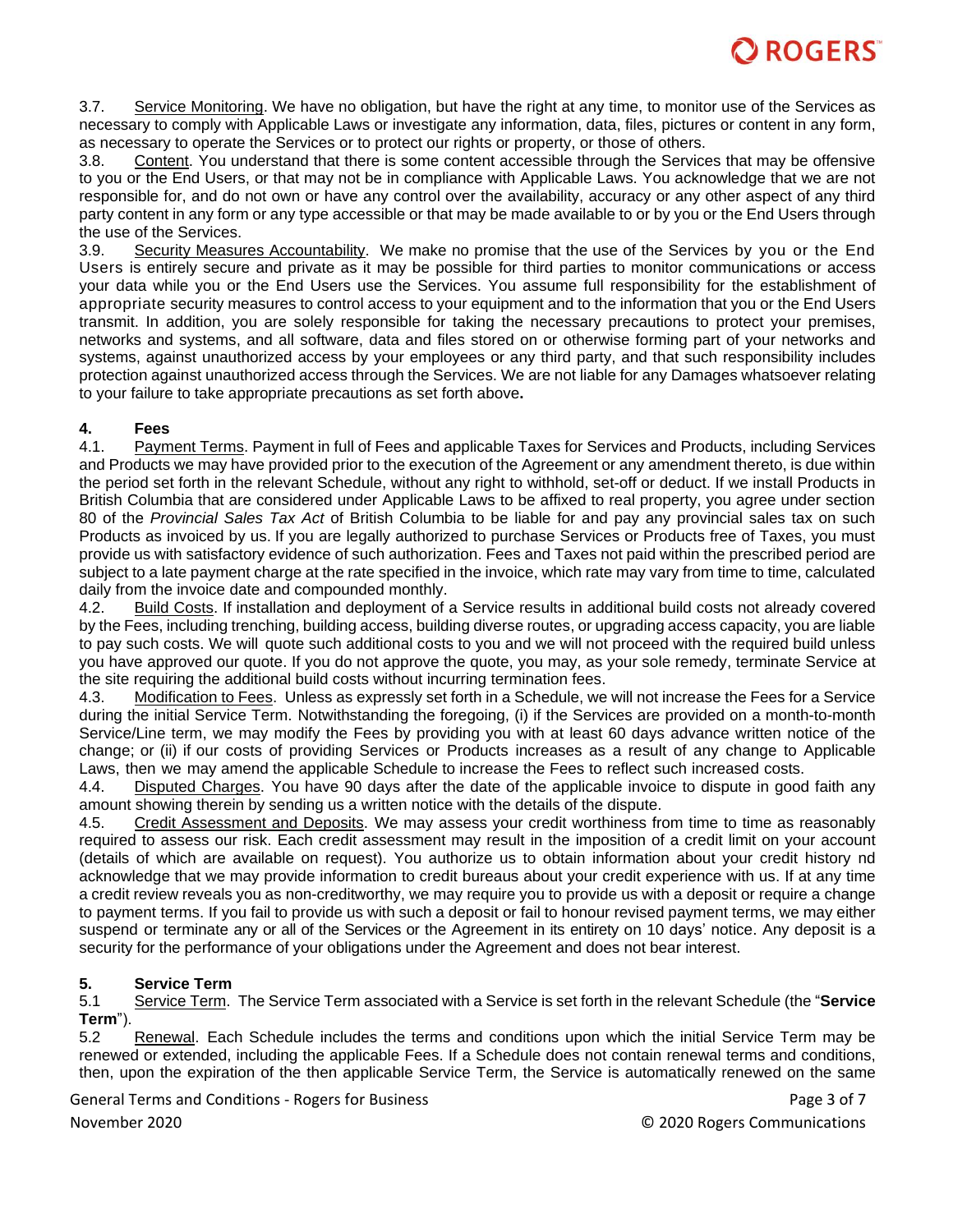terms and conditions for consecutive month-to-month renewal periods until terminated by either of us on at least 30 days' prior written notice.

#### **6. Termination**

6.1. Early Termination of Service by You. You may terminate a Service at any time by giving us at least 30 days' prior written notice. If you terminate a Service, all Fees, Taxes and late payment charges due for the Service up to the date of termination are payable by you. Further, you must pay the applicable termination fees set out in the relevant Schedule. If no termination fees are specified in the Schedule, you must pay an amount equal to 50% of the remaining monthly Fees for the terminated Service that would have been payable to the end of the Service Term. If you terminate the Services without cause before the Services are fully provisioned, you are fully responsible for any of our unrecoverable costs. You acknowledge that the termination fees are a reasonable estimate of liquidated Damages and are not a penalty. If the Agreement is governed by the laws of Québec, Articles 2125 and 2129 of the Québec Civil Code are waived and do not apply. No termination fees are payable by you if you terminate the Agreement or Services for cause as set forth below.

6.2. No Cancellation or Return of Products. Subject to section 9.1 and except as otherwise set forth in any Schedule, all Products that you order will be charged in full and are not subject to cancellation, return or refund.

6.3. Termination for Cause. Either of us may terminate the Agreement or any Service without liability by giving notice in writing to the other if: (i) the other commits a breach with respect to a material obligation and does not remedy that breach within 30 days after receiving written notice of the breach; or (ii) the other enters into a compulsory or voluntary liquidation, or convenes a meeting of its creditors or has a receiver, trustee or monitor appointed over any part of its assets or takes or suffers any similar action in consequence of a debt, or ceases for any reason to carry on business. Your failure to pay any invoice when due or your failure to comply with the provisions of Section 8.1 (Prohibited Use) or Section 8.2 (Authorized Use Compliance) of these Terms are breaches of a material obligation. Notwithstanding the foregoing, if we breach a material obligation under a Schedule, and we have not remedied that breach within 30 days after receiving written notice, you are only entitled to terminate the Service or Product covered by such Schedule.

6.4. Our Additional Termination Rights. We may terminate any Service without any liability if: (i) we decide to cease offering such Service as a generally available service upon reasonable notice; or (ii) any change in Applicable Laws prohibits us or adversely affects our ability to provide the Services or to fulfill our obligations hereunder.

6.5. Effect of Termination. Termination of the Agreement or a Schedule does not relieve either of us from any liability that accrued before termination became effective.

# **7. Property Rights**

7.1. Rogers Equipment. The Rogers Equipment is at all times and remains our exclusive property or that of our subcontractors, as applicable, wherever located, including on your premises. You or your employees will not, and will not allow anyone else to, reproduce, change, alter or tamper with any serial number or other identifier showing on the Rogers Equipment. Upon termination or expiration of the Agreement or Services, you must return the Rogers Equipment to us at your expense. You are responsible for the Damage to the Rogers Equipment except if the Damage is caused by our negligence or willful misconduct. You need to ensure that the Rogers Equipment is stored at all times in a manner and in an environment that conforms to relevant specifications we may provide.

7.2. Identifiers. Subject to Applicable Laws (including those pertaining to the portability of telephone numbers), you or tbe End Users have no right, title or interest in or to any network address or identifier such as telephone number, IP address, host name (each an "**Identifier**") that we may assign to you or the End Users. We may, on reasonable notice to you, change any Identifier without the obligation to notify any third party of such change.

7.3. Customer Equipment. The Customer Equipment is at all times and remains your exclusive property or that of the third party from whom you lease, licence or otherwise obtain it.

7.4. Information. Our respective information, including confidential information, is at all times and remains our respective exclusive property.

# **8. Your Additional Obligations**

8.1. Prohibited Use. You are prohibited from reselling, remarketing, or transferring the Services or Products, or sharing any of the Services orProducts outside of your group of companies.

8.2. Authorized Use Compliance. You must use the Services and Products in compliance with: (i) Applicable Laws; (ii) the Rogers Policies; and (iii) if applicable, any EULA.

General Terms and Conditions - Rogers for Business **Page 4 of 7** and 2008 and 2012 and 2014 and 2014 and 2014 and 201 November 2020 © 2020 Rogers Communications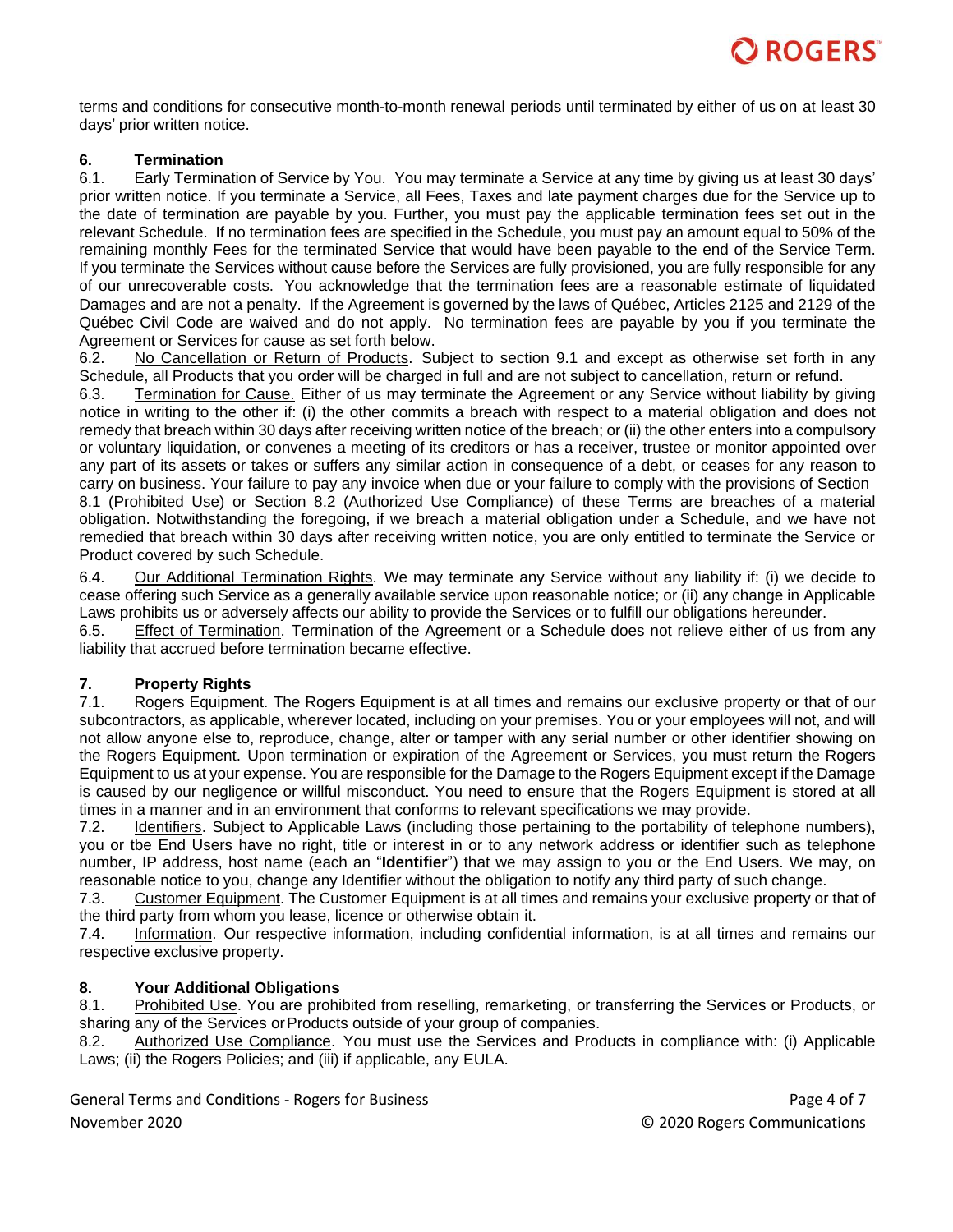

8.3. Equipment/Access to Your Premises. In instances where: (i) Customer Equipmentis required for you to be provided with or use the Services or Products; or (ii) access to your premises is required to install, service or remove Rogers Equipment required to provide you with the Services or Products, you must:

- 8.3.1. unless provided by us under a Schedule, provide all necessary infrastructure (e.g. power and outlets) and ambient environments required for the safe and efficient operation and maintenance of the Rogers Equipment on your premises in accordance with the specifications we may provide and all applicable industry standards;
- 8.3.2. unless provided by us under a Schedule, be responsible for the supply (including obtaining necessary licenses and authorizations), installation and maintenance of Customer Equipment at each site where it is necessary in order to receive the Services;
- 8.3.3. ensure that Customer Equipment is: (i) installed, maintained, secured and stored in a manner and an environment that conform to the manufacturer's specifications and any specifications we may provide; and (ii) compatible with the Rogers Equipment;
- 8.3.4. obtain and maintain all third party licenses, authorizations, permissions and consents necessary to permit us to promptly and safely access your premises, so we can perform our obligations and enforce our rights under this Agreement, which includes the installation of the Rogers Equipment, a Service or a Product, the access to the Rogers Equipment and the repatriation of the Rogers Equipment;
- 8.3.5. unless otherwise set forth in a Schedule, be responsible for the preparation of each delivery site for the installation/implementation of a Service or Product.

8.4. Authorized Persons. The individuals you appoint to act on your behalf for the purposes of this Agreement (each an "**Authorized Person**"), have authority to order Services and Products, make changes to Services or cancel Services**.** You are fully liable for all activities performed and decisions made by any of your Authorized Persons in connection with the Services and Products or any other matter in connection with this Agreement. You must notify us promptly in writing of any replacement of any Authorized Person.

# **9. Warranty and Disclaimers**

9.1. Services and Products. We perform the Services in a professional and workman-like manner and pass on to you the benefit of any warranties we receive from the Product manufacturer.

9.2. Risk of Damage. You assume the risks of Damage to any Product that has been delivered to your premises.

9.3. Disclaimer. Except as expressly stated herein and to the extent permitted by law, the Services and Products are provided without any warranty, express, implied or statutory, including any implied warranty of merchantability or fitness for a particular purpose, non-infringement or any warranty arising from a course of dealing, usage or trade practice. We do not warrant (i) uninterrupted or error-free Services; or (ii) the content, availability, accuracy or any other aspect of any information including all data, files and all other information or content in any form, accessible or made available to or by you or End Users through the use of the Services and Products or via the internet. Furthermore, we are not liable for: (i) any of your acts or omissions or those of the End Users, employees, agents or contractors; (ii) for defamation on your part or on the part of the End Users; (iii) any disruption of any part of the equipment used to provide the Services by third parties; (iv) any infringement of intellectual property rights arising from or in connection with your use of the Products, the Rogers Equipment or the Services; (v) any event of force majeure; or (vi) any suspension or termination of the Services.

#### **10. Limitation of Liability**

10.1. Limitation of Our Liability. Our total cumulative liability with respect to any and all Damages, whether arising in negligence, tort, statute, equity, contract, common law, or other cause of action or legal theory arising out of or in connection with the performance or non-performance of any of our obligations under the Agreement, or your or the End User's use of the Services or Products, even if we have been advised of the possibility of those Damages or whether or those Damages were foreseeable, is limited to direct, actual, provable Damages, if any, and will not exceed: (i) for Services, the total aggregate monthly fees, before applicable taxes, paid by you for the specific Services that gave rise to the Damages in the 3 month period preceding the event that gave rise to the Damages; or (ii) for Products, 50% of the total purchase price, before applicable taxes, you paid for the specific Product giving rise to the Damages.

10.2. No Indirect Damages. Notwithstanding any other provision in the Agreement, our liability shall be limited in all cases to direct damages and in no event shall we be liable for any indirect, special, incidental or consequential Damages, loss of profits or revenue, loss of data, cost of capital, down time costs, costs of substitute goods or services

General Terms and Conditions - Rogers for Business **Page 1 and 2008** Page 5 of 7 November 2020 © 2020 Rogers Communications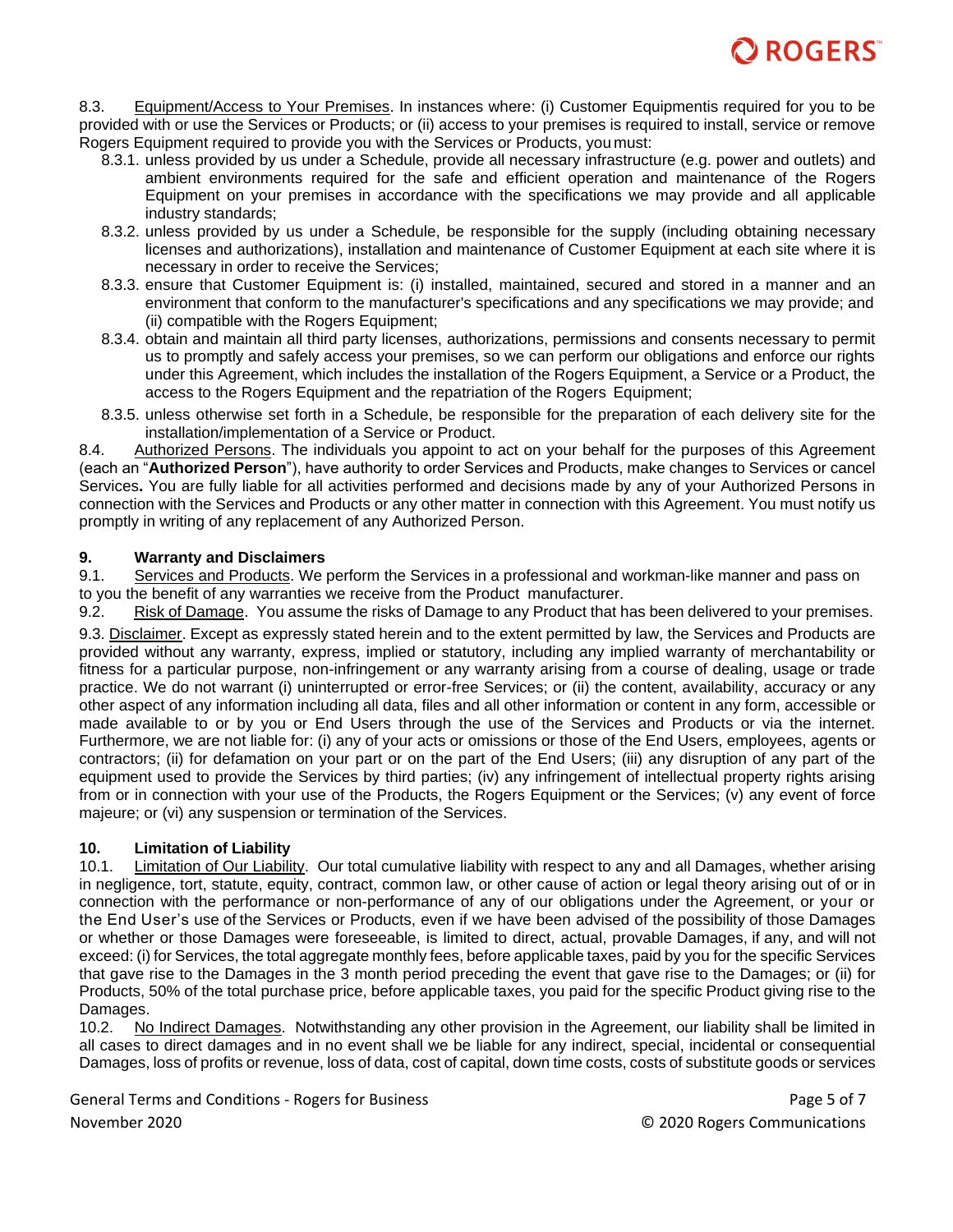

or loss of goodwill or business opportunities in connection with the Agreement (collectively the "**Additional Damages**"), even if we have been advised of the possibility of those Additional Damages or whether or not those Additional Damages were foreseeable**.**

10.3. Beneficiaries. Any limitation of liability applies to our employees, directors and affiliates, their employees and directors, the term "Affiliate" having the meaning set out in the *Canada Business Corporations Act*.

#### **11. Confidential Information**

11.1. Non-disclosure. Any and all information that is proprietary or confidential in nature and that is disclosed by either of us (the "**discloser**") to the other (the "**recipient**") concerning the business or affairs of the discloser (including any information, know how, data, patent, copyright, trade secret, process, technique, program, design, formula, marketing, advertising, financial, commercial, sales or programming matters, customer information, written materials, compositions, drawings, diagrams, computer programs, studies, work in progress, visual demonstrations, ideas, concepts, and other data, in oral, written, graphic, electronic, or any other form or medium whatsoever) and the content and existence of the Agreement, needs to be treated as confidential and neither of us will disclose such information, without the prior written consent of the discloser, during the term of the Agreement or at any time thereafter, directly or indirectly, to any individual or legal entity (other than those individuals whose access is necessary to enable the recipient to perform its obligations and exercise its rights under the Agreement).

11.2. Protection Measures. The recipient must protect the discloser's confidential information using the same degree of care it normally uses to protect its own proprietary and confidential information, which degree of care will not be less than reasonable, and keep it strictly confidential.

11.3. Exceptions. The above restrictions do not apply if the recipient can demonstrate that the information: (a) is independently developed by the recipient without reference to the discloser's confidential information; (b) is lawfully received free of restriction from a third party having the right to furnish such information; (c) has become generally available to the public without breach of the Agreement by the recipient; (d) at the time of disclosure, was known to the recipient free of restriction; (e) is subject to an agreement in writing by the discloser to the effect that such information is free of such restrictions; or (f) is legally required to be disclosed provided that the recipient, if not legally prohibited, gives the discloser prompt written notice sufficient to allow the discloser to seek a protective order or other appropriate remedy, and, to the extent practicable, consults with the discloser in an attempt to agree on the form, content, and timing of such disclosure. In the event of a legally compelled disclosure, the recipient may only disclose such confidential information as is required, in the opinion of its counsel, and needs to use commercially reasonable efforts to obtain confidential treatment for any confidential information that is so disclosed.

11.4. Our Rights under CRTC Decisions and Privacy Laws. Unless you provide express consent or disclosure, all information that we keep on you, other than your name, address and listed telephone number, is confidential and may not be disclosed by us to anyone other than: (i) you; (ii) a person who, in our reasonable judgment, is seeking the information as your agent; (iii) another telephone company, provided the information is required for the efficient and cost-effective provision of telephone service and disclosure is made on a confidential basis with the information to be used only for that purpose; (iv) a company involved in supplying you with telephone or telephone directory related services, provided the information is required for that purpose and disclosure is made on a confidential basis with the information to be used only for that purpose; (v) an agent retained by us in the collection of your account or to perform other administrative functions for us, provided the information is required for and used only for that purpose; (vi) a law enforcement agency whenever we have reasonable grounds to believe that have knowingly supplied us with false or misleading information or are otherwise involved in unlawful activities directed against us; (vii) an agent retained by us to evaluate your creditworthiness, provided the information is required for and is to be used only for that purpose; (viii) a public authority or agent of a public authority, if in our reasonable judgment, it appears that there is imminent danger to life or property that could be avoided or minimized by disclosure of the information. Express consent may be taken to be given by you where you provide: (i) written consent; (ii) oral confirmation by an independent third party; (iii) electronic confirmation through the use of a toll-free number; or (iv) electronic confirmation via the Internet. You consent to us disclosing your information to the CRTC as required for the CRTC to approve any filings related to the Services. Our commitment to protecting customer privacy is outlined in our Privacy Policy, incorporated by reference herein and available at rogers.com/terms, and subject to change from time to time. Your account information, which may include personal information about the End Users, may be stored or processed in or outside Canada. Such information will be protected with appropriate safeguards but may be subject to the laws of the jurisdiction where it is held.

11.5. Canada Anti-Spam Legislation Compliance. To the extent that your commercial activities encompass the transmission of electronic messages using our Services, you must strictly comply with Canada's anti-spam legislation

General Terms and Conditions - Rogers for Business **Page 6 of 7** and 2008 and 2008 and 2008 and 2008 and 2008 and 2008 and 2008 and 2008 and 2008 and 2008 and 2008 and 2008 and 2008 and 2008 and 2008 and 2008 and 2008 and November 2020 © 2020 Rogers Communications